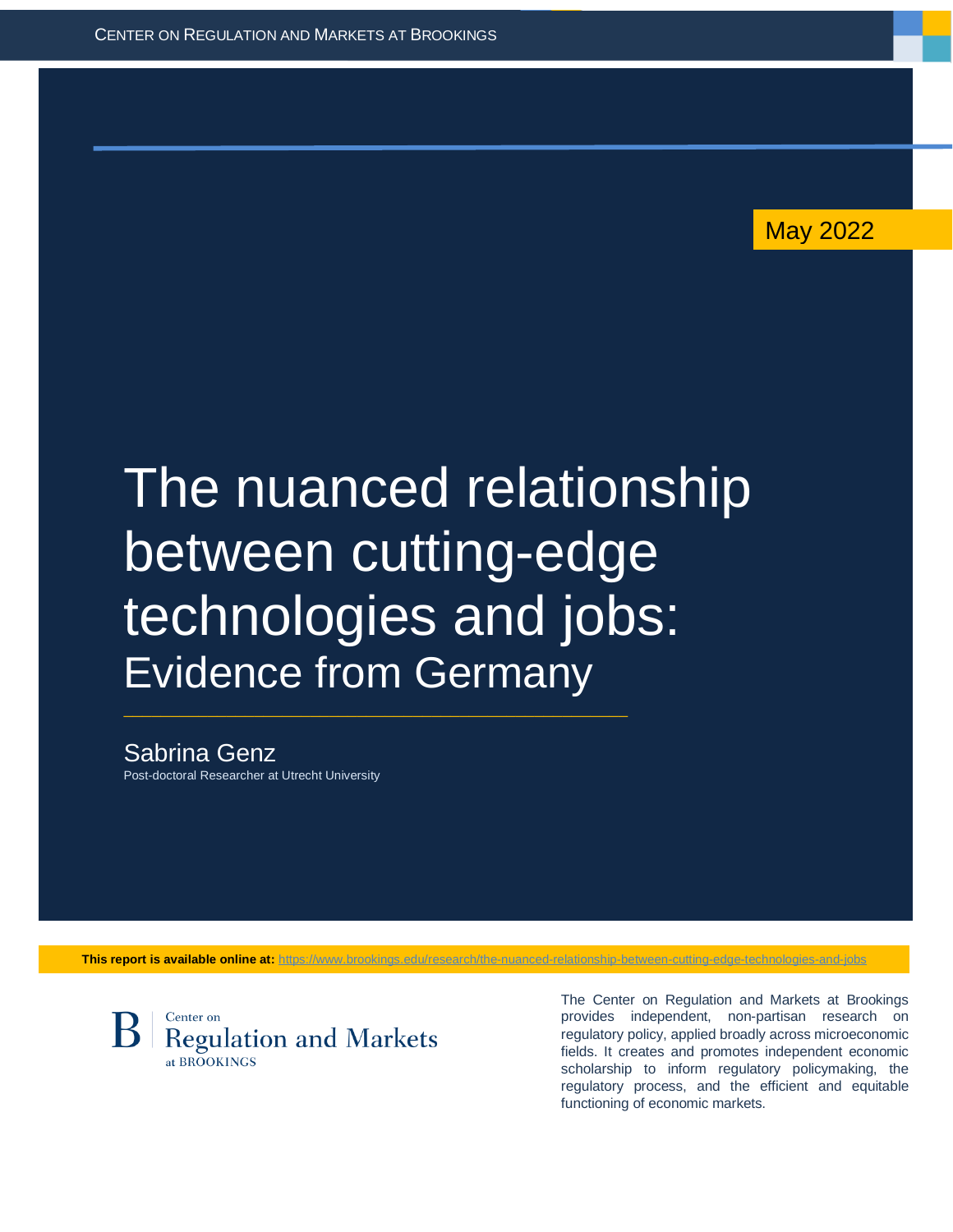## **Introduction**

Recent technological progress is fundamentally changing working environments by connecting physical and digital spheres. Connecting both spheres is enabled by augmenting automation with digitalization such that technology conducts work processes in a self-contained and automatic manner. Examples of such technologies include cyber-physical and embedded systems, smart factories, big data analytical tools, artificial intelligence (AI) and augmented reality (AR). Such cutting-edge technologies can perform work automatically and autonomously without human intervention, prompting fears of massive employment losses. Theoretically, the link between new technologies and employment is ambiguous. While most theories suggest that employment will grow on net, there is likely heterogeneity across workers, firms, and sectors of the economy [\(Agrawal](https://doi.org/10.1257/jep.33.2.31) et al., 2019; Barbieri et al., 2020).<sup>1,2</sup> A growing literature has empirically investigated these issues mainly based on aggregate data for the economy and in specific industry sectors, but analyses at the level of firms and individual workers are rare (see the survey by Furman and [Seamans,](https://doi.org/10.1086/699936) 2019).<sup>3</sup> One likely reason for this gap in the literature is the scarcity of datasets that provide measures of the usage of advanced technologies at the firm level and accompanying workers' outcomes. Such data are important to understand how these new technologies affect workers and firms.

Two German research institutes created a novel linked employer-employee dataset covering all industries in Germany to study the labor market consequences of the latest digital technologies, including AI and smart factories. The evidence from this new dataset suggests that the gains from firms' technology adoption are split unevenly across different worker groups. Additionally, it indicates the rising importance of career and occupational changes and the ability to move across multiple employers. Data like this will deepen our understanding of the nuanced relationship between cutting-edge technologies and jobs, helping policymakers develop appropriate policy responses to ensure that workers keep pace with the latest technological progress. In the following, I will summarize the existing theoretical considerations and the empirical evidence on new technologies and jobs, highlighting new insights from the novel German data and suggesting appropriate policy recommendations.

### The ambiguous effect of automation on employment

From a theoretical perspective, the net effect of the introduction of advanced technologies is ambiguous. On the one hand, economic theory predicts a negative displacement effect of automation technologies as these technologies have the potential to take over work activities previously performed by human workers, thus reducing employment (e.g., Acemoglu and Restrepo, 2019).<sup>4</sup> A typical example of the displacement effect is the introduction of industrial robots that substitute for machine operators. On the other hand, new technologies can be labor-enhancing through several channels. First, advanced technology may reduce firms' production costs while enabling higher product customization levels and improving product quality. This potentially increases product demand, which may contribute to rising labor demand for other tasks at the firm or for upstream suppliers of inputs. The net result may be an increase in employment (e.g., Bessen, 2019).<sup>5</sup> Smart factories are a suitable example for this channel: assembly lines are connected with customer preferences specified in an online store, allowing factories' assembly machines to process personalized products while producing on a large scale. Second, rising digitalization creates jobs in newly emerging business areas. For example, the popularization of e-commerce has led to the emergence of the business model of providing fulfillment services, i.e., a third-party that handles the logistics of e-commerce orders by storing, packing and shipping products. Third, automation and digitalization may create new work

<sup>1</sup> Agrawal, A., Gans, J. S., Goldfarb, A., 2019. Artificial Intelligence: The Ambiguous Labor Market Impact of Automating Prediction. *Journal of Economic Perspectives* 33(2): 31-50. https:doi.org/10.1257/jep.33.2.31.

<sup>2</sup> Barbieri, L., Mussida, C., Piva, M., Vivarelli, M., 2020. Testing the Employment and Skill Impact of New Technologies. In: K. F. Zimmerman (ed.), *Handbook of Labor, Human Resources and Population Economics*, pp. 1-27, New York: Springer.<br><sup>3</sup> Furman 1. Seemans P. 2010, All and the F.

<sup>3</sup> Furman, J., Seamans, R., 2019. AI and the Economy. *Innovation Policy and the Economy* 19(1): 161-191. https://doi.org/10.1086/699936.

<sup>4</sup> Acemoglu, D., Restrepo, P., 2019. Artificial Intelligence, Automation and Work. In *The Economics of Artificial Intelligence: An Agenda*, pp. 197–236. National Bureau of Economic Research, Inc.

<sup>5</sup> Bessen, J. E., 2019. AI and Jobs: The Role of Demand. In *The Economics of Artificial Intelligence: An Agenda*, pp. 291–307. National Bureau of Economic Research, Inc.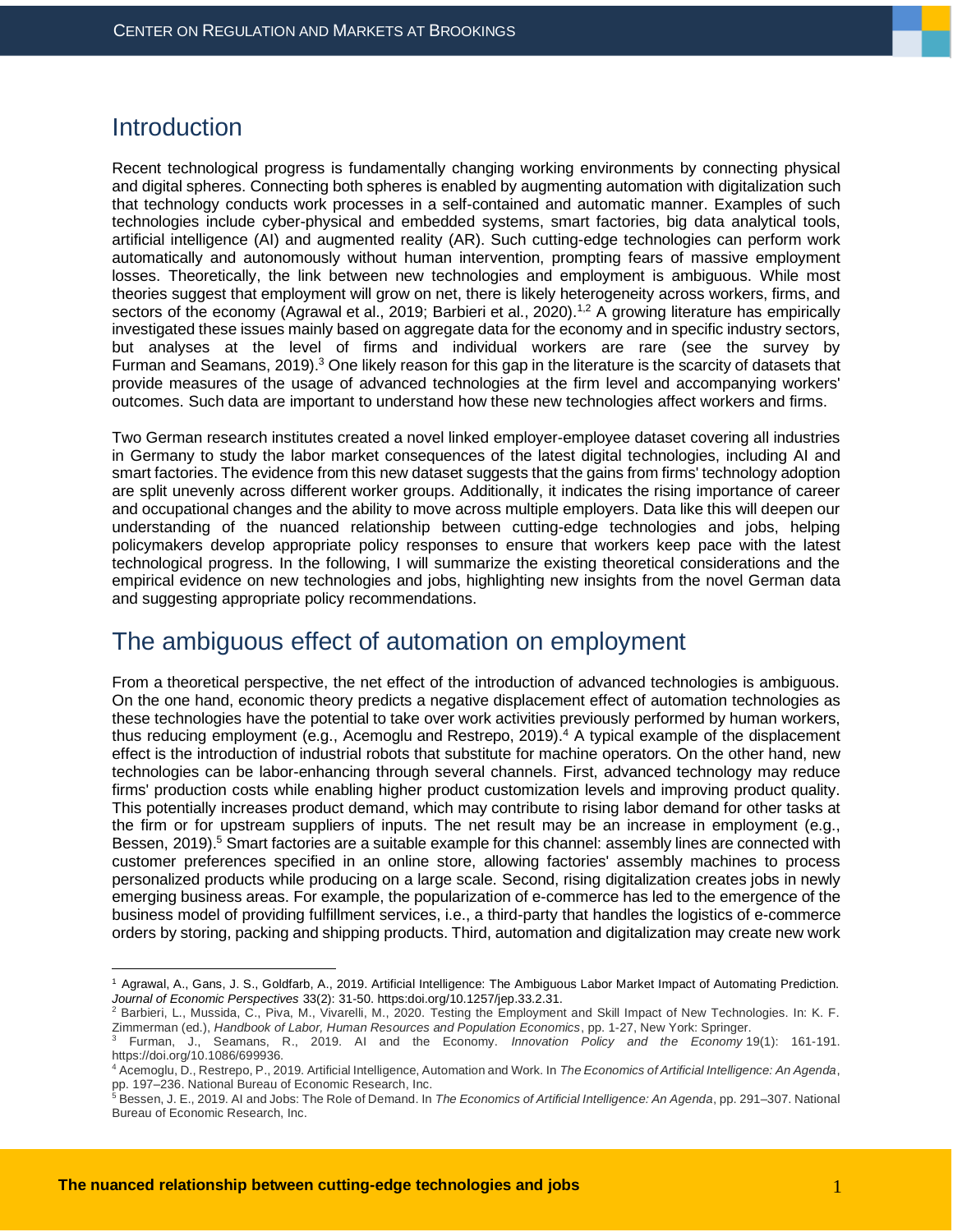activities within existing jobs with a comparative advantage over technologies, fostering labor demand in non-automated tasks (e.g., [Acemoglu](https://doi.org/10.1257/jep.33.2.3) and Restrepo, 2019).<sup>6</sup> For example, rapid advances in computer programming have led web programmers to specialize increasingly in improving website usability. Thus, economic theory demonstrates multiple channels through which the latest technologies might affect labor demand but leaves the question about the net employment impact open.

## Empirical evidence on employment effects of the adoption of new technologies

In the face of advancing automation, researchers have used the prevalence of industrial robots in the manufacturing sector to empirically measure the employment effects of technological progress. In Europe and several OECD countries, the estimated overall employment effect of robotization is neutral or broadly positive as declining employment in automating industries is offset by countervailing indirect effects such as reallocation of employment to other industries and rising aggregate demand (Graetz and Michaels, 2018; Autor and [Salomons,](https://www.brookings.edu/wp-content/uploads/2018/03/AutorSalomons_Text.pdf) 2018; Dauth et [al., 2021\)](https://doi.org/10.1093/jeea/jvab012).<sup>7,8,9</sup> Conversely, Acemoglu and Restrepo (2020)<sup>10</sup> find negative employment effects of industrial robot adoption across U.S. commuting zones. Recent studies increasingly focus on restructuring processes within and between firms, revealing reallocation of labor away from firms that do not adopt industrial robots towards adopting firms (Acemoglu et al., 2020; [Koch](https://doi.org/10.1093/ej/ueab009) et al., 2021).11,12

Surprisingly little is known about the employment effects of cutting-edge digitalization and automation technologies beyond industrial robots. Using the routine intensity of occupations, which is the share of rulebased activities which computers are able to perform, as a proxy for technological change, studies document a decreasing employment rate of routine, middle-skilled employees while non-routine service jobs and professional and managerial occupations are growing (e.g., Cortes, 2016).<sup>13</sup> Similarly, Harrigan et al. (2021)<sup>14</sup> use the share of technology-related occupations within firms as a proxy for technology adoption since those workers play a central role in planning, installing, and maintaining modern technologies, as well as in training and assisting other workers in the use of technology. [Bessen](https://scholarship.law.bu.edu/faculty_scholarship/584) et al. (2019)<sup>15</sup> use expenditures for third-party automation services as a firm-level measure of new technologies and show that Dutch workers are more likely to separate from automated than non-automated firms, especially incumbent workers who have already worked at the firm before the adoption event. By evaluating the potential of existing machine learning (ML) applications to conduct work activities of U.S. occupations, Brynjolfsson et al. (2018)<sup>16</sup> hypothesize that ML might have a pervasive effect on employment across all sectors of the economy. However, the realized employment impact in the future will be uneven across

<sup>6</sup> Acemoglu, D., Restrepo, P., 2019. Automation and New Tasks: How Technology Displaces and Reinstates Labor. *Journal of Economic Perspectives* 33(2): 3-30. https://doi.org/10.1257/jep.33.2.3.

<sup>7</sup> Graetz, G., Michaels, G., 2018. Robots at Work. *Review of Economics and Statistics* 100(5): 753-768.

<sup>&</sup>lt;sup>8</sup> Autor, D. H., Salomons, A., 2018. Is Automation Labor-Displacing? Productivity Growth, Employment, and the Labor Share.<br>Brookings Papers on Economic Activity, Vol. 2018 (1): 1-87. https://www.brookings.edu/wp-*Brookings Papers on Economic Activity*, Vol. 2018 (1): 1-87. https://www.brookings.edu/wpcontent/uploads/2018/03/AutorSalomons\_Text.pdf.

<sup>9</sup> Dauth, W., Findeisen, S., Südekum, J., Wößner, N., 2021. Adjusting to Robots: Worker-Level Evidence. *Journal of the European Economic Association*, forthcoming. https://doi.org/10.1093/jeea/jvab012.

<sup>10</sup> Acemoglu, D., Restrepo, P., 2020. Robots and Jobs: Evidence from US Labor Markets. *Journal of Political Economy* 128(6): 2188- 2244.

<sup>11</sup> Acemoglu, D., Lelarge, C., Restrepo, P., 2020. Competing with Robots: Firm-Level Evidence from France. *AEA Papers and Proceedings* 110: 383-88.

<sup>12</sup> Koch, M., Manuylov, I., Smolka, M., 2021. Robots and Firms. *The Economic Journal* 131(638): 2553-2584. https://doi.org/10.1093/ej/ueab009.

<sup>13</sup> Cortes, G. M., 2016. Where Have the Middle-Wage Workers Gone? A Study of Polarization Using Panel Data. *Journal of Labor Economics* 34(1): 63-105.

<sup>14</sup> Harrigan, J., Reshef, A., Toubal, F., 2021. The March of the Techies: Job Polarization Within and Between Firms. *Research Policy* 50(7): 104008.

<sup>&</sup>lt;sup>15</sup> Bessen, J. E., Goos, M., Salomons, A., Van den Berge, W., 2019. Automatic Reaction - What Happens to Workers at Firms that Automate? *Boston Univ. School of Law, Law and Economics Research Paper* No. 19-2. https://scholarship.law.bu.edu/faculty\_scholarship/584.

<sup>&</sup>lt;sup>16</sup> Brynjolfsson, E., Mitchell, T., Rock, D., 2018. What Can Machines Learn, and What Does It Mean for Occupations and the Economy? *AEA Papers and Proceedings* 108: 43-47.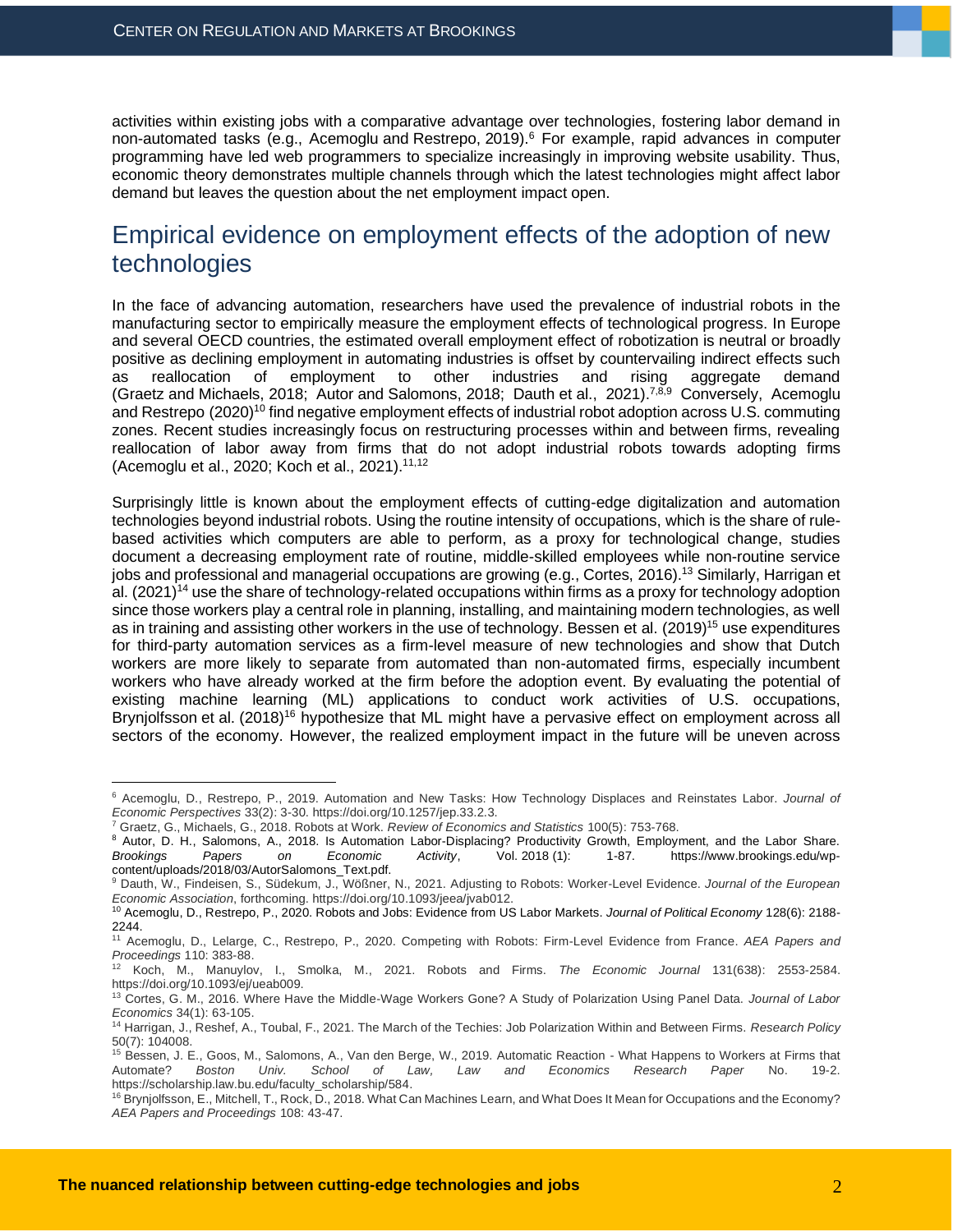occupations. It will depend strongly on the presence of specific work tasks that ML applications can take over and how these tasks will be reorganized in response to this new technology.

The existing empirical evidence draws a very nuanced relation between automation technologies and employment. On the one hand, displacement effects and increased turnover seem to cluster among workers directly exposed to automation. On the other hand, several studies point towards heterogeneous impacts across occupations. Therefore, to determine the employment effects of the latest advanced technologies, it is crucial to empirically examine the labor market consequences beyond industrial robots and across all industries. Looking at more aggregated levels might cover up opposing micro-level effects, and therefore researchers should investigate the individual-level impact of cutting-edge technologies as various types of workers might be differently affected.

## Novel linked employer-employee data on the employment effects of new technologies

Two German research institutes—IAB and ZEW—developed a novel linked employer-employee dataset to study the labor market consequences of the latest digital technologies, including AI and smart factories, across all industries in Germany.<sup>17</sup> The dataset combines an establishment-level survey on the adoption of new technologies with extensive individual-level data from the German Social Security Administration.

The establishment-level data stem from a representative establishment survey conducted in 2016. A single production plant is a typical example of an establishment in the manufacturing industries, whereas sales outlets represent establishments in the service industries. This disaggregated level of data allows for an analysis of the micro-level impact of technology adoption on the workers within specific establishments. In contrast, firm-level data might blur the adjustment margins as it is not possible to differentiate adopting and non-adopting establishments belonging to the same multi-establishment firm.

For the survey, the production or general manager was interviewed about the establishments' degree of digitalization, and the questions covered (1) the relevance and perception of cutting-edge digital technologies, (2) the technology level of the entire work equipment, (3) changes in labor demand regarding skills and competencies, as well as (4) background characteristics including sales and profits.

The worker-level data stems from the social security records of the German Federal Employment Agency and covers the universe of German employees liable to social security contributions, benefit recipients, unemployed job seekers, and participants in active labor market policy measures. The data makes it possible to track the employment status of each person in the active labor force in Germany. For employed persons, the data contains comprehensive and accurate worker and job information, including workers' education, occupational titles, and several measures of the tasks workers have to complete on the job, allowing researchers to study the individual-level impact of digital technologies across various types of workers.

Germany is a highly relevant country for studying the adoption of cutting-edge autonomous technologies given its long-term pioneering role in developing and applying innovative technologies. Previous research has demonstrated that Germany holds the highest number of automation patents in worldwide machinery [\(Dechezleprêtre](https://cep.lse.ac.uk/pubs/download/dp1679.pdf) et al., 2020)<sup>18</sup> and the highest robot density in Europe, which is even three times higher than in the U.S. [\(Dauth](https://doi.org/10.1093/jeea/jvab012) et al., 2021; Graetz and Michaels, 2018).19,20 The linked employer-employee

<sup>&</sup>lt;sup>17</sup> The questionnaire of the establishment survey is available online and information about accessing the data is provided by the Research Data Center of the German Federal Employment Agency (see https://fdz.iab.de/en/FDZ\_Establishment\_Data/BIZA/BIZA\_W01.aspx).

<sup>18</sup> Dechezleprêtre, A., Hémous, D., Olsen, M., Zanella, C., 2020. Automating Labor: Evidence from Firm-level Patent Data. *CEP Discussion Paper* No. 1679. https://cep.lse.ac.uk/pubs/download/dp1679.pdf.

<sup>19</sup> Dauth, W., Findeisen, S., Südekum, J., Wößner, N., 2021. Adjusting to Robots: Worker-Level Evidence. *Journal of the European Economic Association*, forthcoming. https://doi.org/10.1093/jeea/jvab012.

<sup>20</sup> Graetz, G., Michaels, G., 2018. Robots at Work. *Review of Economics and Statistics* 100(5): 753-768.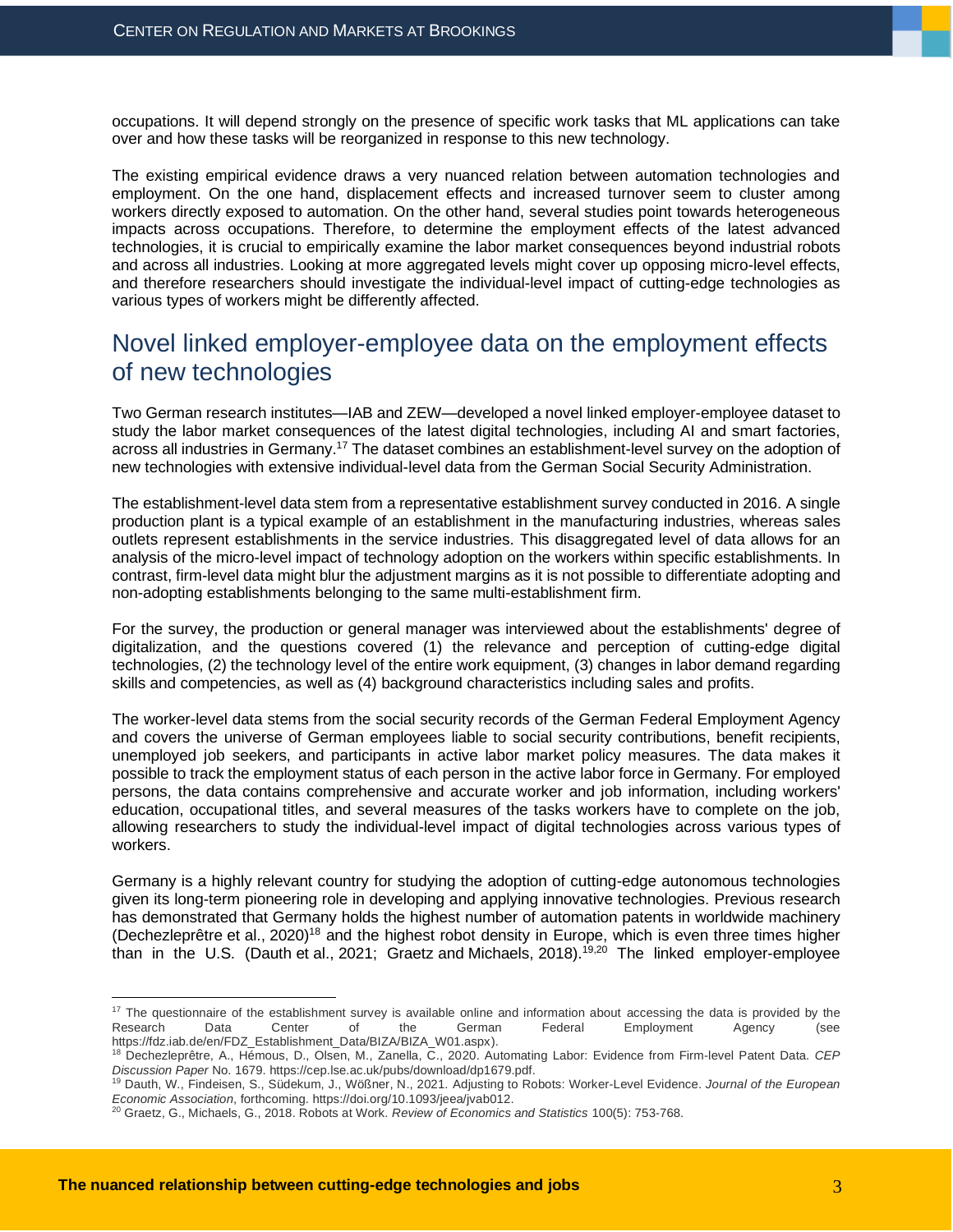dataset provides a novel means to measure the introduction of cutting-edge technologies beyond industrial robots at the establishment level and across all industries of the German economy.

## What happens to workers when firms introduce new technologies?

Two recent studies based on the German linked employer-employee data do not support fears that cutting-edge technologies severely substitute for human labor [\(Genz et al., 2021;](https://ftp.iza.org/dp14626.pdf) [Genz and Schnabel, 2021\)](https://docs.iza.org/dp14649.pdf).<sup>21,22</sup> Instead, they find that the average employment adjustments to the latest technologies, including AR and AI, are modest. However, the gains of firms' adoption of technology are split unevenly across different worker groups.

Empirical evidence by [Genz et al. \(2021\)](https://ftp.iza.org/dp14626.pdf)<sup>23</sup> suggests that IT workers across all industries in Germany experience the most substantial employment stability in firms that adopt cutting-edge digital technologies. Additionally, IT workers face a higher probability of entering adopting firms than non-adopting firms, confirming the crucial role of IT occupations for firm-level technology adoption.

Additional evidence related to new hires of adopting and non-adopting firms indicates that workers who conduct business services jobs, such as human resources development, customer management, or public relations, experience a higher probability of entering adopting than non-adopting firms. Hiring workers in these occupations might indicate that technology adopters generally expand their business or restructure their value chains in ways that require more workers [\(Genz et al., 2021\)](https://ftp.iza.org/dp14626.pdf).<sup>24</sup>

Further empirical evidence by Genz et al.  $(2021)^{25}$  indicates that working with the latest technologies requires workers to conduct highly complex job activities. On the one hand, workers who conduct simple work tasks of low complexity experience lower employment stability at adopting firms than workers at nonadopters. On the other hand, expert workers whose responsibilities include highly complex tasks that require a very high standard of knowledge and abilities experience significantly higher employment stability at adopting compared to non-adopting firms.

Further evidence from a related paper by Genz and Schnabel  $(2021)^{26}$  suggests that technology adoption involves restructuring the occupational composition within adopting firms. Even workers in occupations that in the past were regarded as safe havens of employment, such as non-routine cognitive workers, experience increasing separation from the adopting employers that implement for the first time cutting-edge digital technologies. However, most separating non-routine cognitive workers take up jobs at other firms, such that differences in non-employment days between workers from adopting and non-adopting firms are small.

## How can policymakers today shape the working world of tomorrow?

One of the main challenges for today's policymakers is identifying the most significant impact of the latest technologies on the workforce and preparing individuals to obtain skills required in a work world with AI and AR, keeping their skills up to date and remaining employable in the long run. There is a unique opportunity

<sup>&</sup>lt;sup>21</sup> Genz, S., Gregory, T., Janser, M., Lehmer, F., Matthes, B., 2021. How Do Workers Adjust When Firms Adopt New Technologies? *IZA Discussion Paper* No. 14626. https://ftp.iza.org/dp14626.pdf.

 $^{22}$  Genz, S., Schnabel, C., 2021, Digging into the Digital Divide: Workers' Exposure to Digitalization and its Consequences for Individual Employment. *IZA Discussion Paper* No. 14649. https://docs.iza.org/dp14649.pdf.

<sup>23</sup> Genz, S., Gregory, T., Janser, M., Lehmer, F., Matthes, B., 2021. How Do Workers Adjust When Firms Adopt New Technologies? IZA Discussion Paper No. 14626. https://ftp.iza.org/dp14626.pdf.

 $24$  Ibid.

 $25$  Ibid.

<sup>26</sup> Genz, S., Schnabel, C., 2021, Digging into the Digital Divide: Workers' Exposure to Digitalization and its Consequences for Individual Employment. *IZA Discussion Paper* No. 14649. https://docs.iza.org/dp14649.pdf.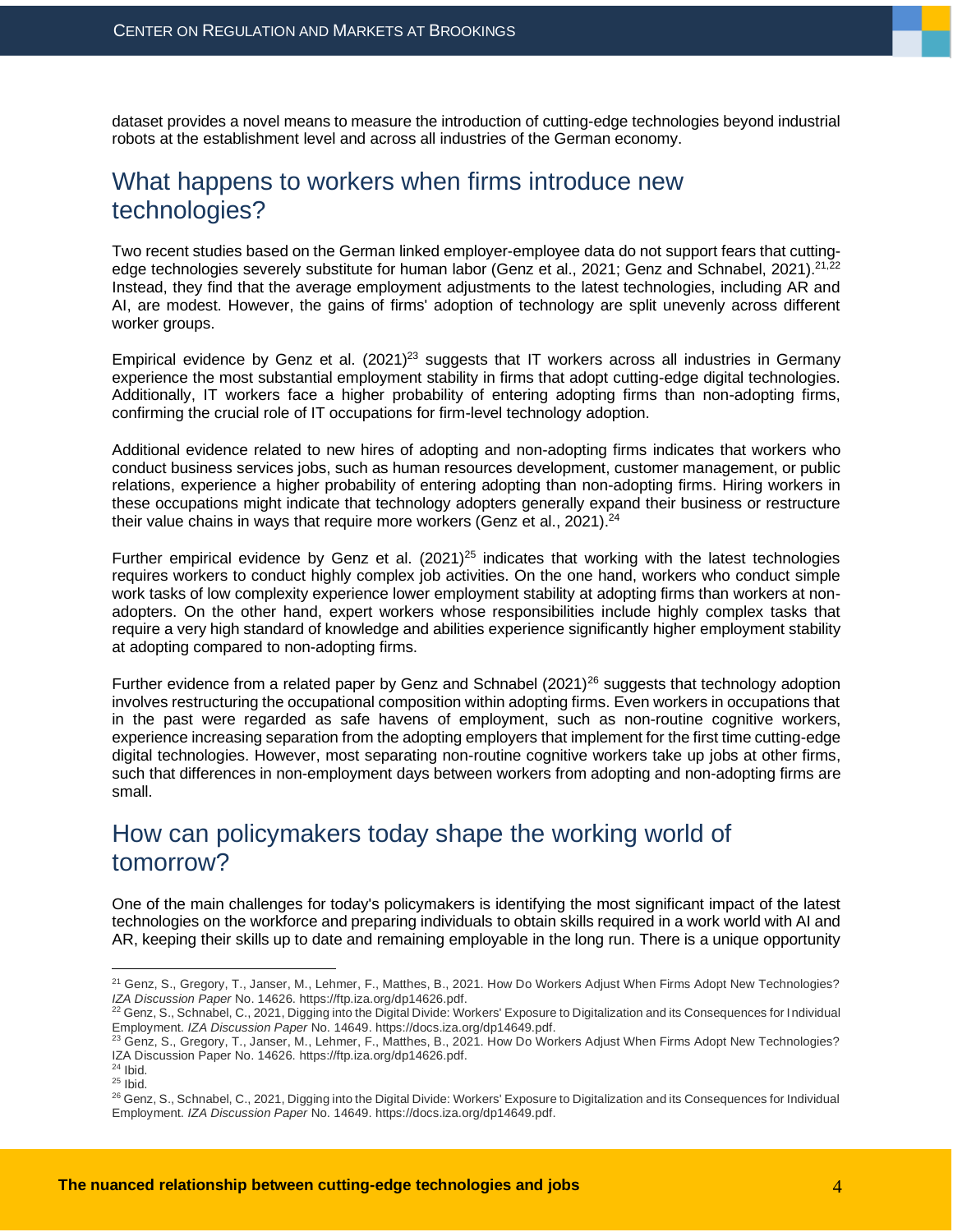for policymakers, educational institutions, training providers, industry, and academia to work closely together to find creative solutions to ensure that the workforce successfully keeps pace with technological progress. The nuanced impact of firms' adoption of new technologies that split unevenly across different occupations and worker types necessitates that policymakers take steps to prepare the workforce for the future including encouraging enrollment in STEM (science, technology, engineering, and mathematics) subjects, promoting lifelong learning, facilitating occupational retraining, and generally working to reduce labor market frictions, as has already been initiated in several countries.

#### Encourage enrollment in STEM subjects

Technology adoption creates new jobs for IT-related occupations such as software developers, data analysts, cybersecurity managers, and others across all sectors of the economy. Consequently, labor market entrants must possess up-to-date skills that cutting-edge, technology-adopting firms demand. Therefore, as a prerequisite, education systems should strengthen STEM subjects and technological understanding. One example is Denmark's Technology Pact to promote enrollment in STEM subjects and integrate IT skills in primary and lower-secondary education.<sup>27</sup> In primary schools, new optional subjects in technological understanding have been introduced to bring children in touch with technology, and projects like the "Techie" children's newspaper foster playful learning about science and technology. At Danish universities, several new machine learning and data science bachelor of science programs have been launched, and partnership agreements with elite American universities have been created to promote the exchange of Ph.D. students and researchers with experts at, for example, the Massachusetts Institute of Technology (MIT). Furthermore, additional funds have been allocated to support admissions for higher education in technical, digital, and natural science subjects to achieve higher enrollment in STEM subjects.

#### Support lifelong learning

The concept of converting early occupational aspirations into a single occupational choice that provides employment throughout one's life no longer meets the labor market's current requirements. Workers need to continue to learn after entering the labor market as, over time, the fast penetration rate of new technologies requires that workers' skills evolve accordingly. Therefore, governments need to prepare and offer re-skilling programs at a larger scale. In Germany, the Federal Employment Agency has already acknowledged the need for lifelong career counseling and has offered professional reorientation and continuing professional development for the German population.<sup>28</sup> Singapore's government goes one step further and has created lifelong learning accounts which provide direct financial funding to upgrade existing skills or gain new ones over a worker's lifetime.<sup>29</sup> Ideally, education systems offer flexible solutions that facilitate skill upgrading within short time periods to meet current industry needs quickly, as has been pointed out by OECD's Skill Strategy.<sup>30</sup>

Such a rapidly evolving labor market characterized by frequent career changes among workers will require workers to remain flexible, mentally resilient, and be prepared to move in and out of the labor market. The government should support transitions between employment and non-employment periods with adequate social security policies. For example, distributing relocation allowances to unemployed job seekers would incentivize employment in different regions or introducing "individual activity accounts" as has been done in France and Germany would link accumulated benefit entitlements to individuals rather than employment relationships.<sup>31</sup>

<sup>27</sup> Strategy for Denmark's Digital Growth, Danish Government, 2018. https://eng.em.dk/media/10551/digital-growth-strategyreport\_uk\_web.pdf.

<sup>28</sup> National Skills Strategy, Federal Ministry of Labour and Social Affairs of Germany, June 2021. https://www.bmas.de/SharedDocs/Downloads/DE/Publikationen/a805e-implementation-report-national-skillsstrategy.pdf?\_\_blob=publicationFile&v=2-.

<sup>&</sup>lt;sup>29</sup> About Skillsfuture, Skillsfuture, Accessed May 3, 2022. https://www.skillsfuture.gov.sg/AboutSkillsFuture.

<sup>30</sup> OECD Skills Strategy 2019, OECD, May 22, 2019[. https://doi.org/10.1787/9789264313835-en.](https://doi.org/10.1787/9789264313835-en)

<sup>&</sup>lt;sup>31</sup> Going Digital, OECD, Accessed May 3, 2022. https://www.oecd.org/going-digital/changing-nature-of-work-in-the-digital-era.pdf.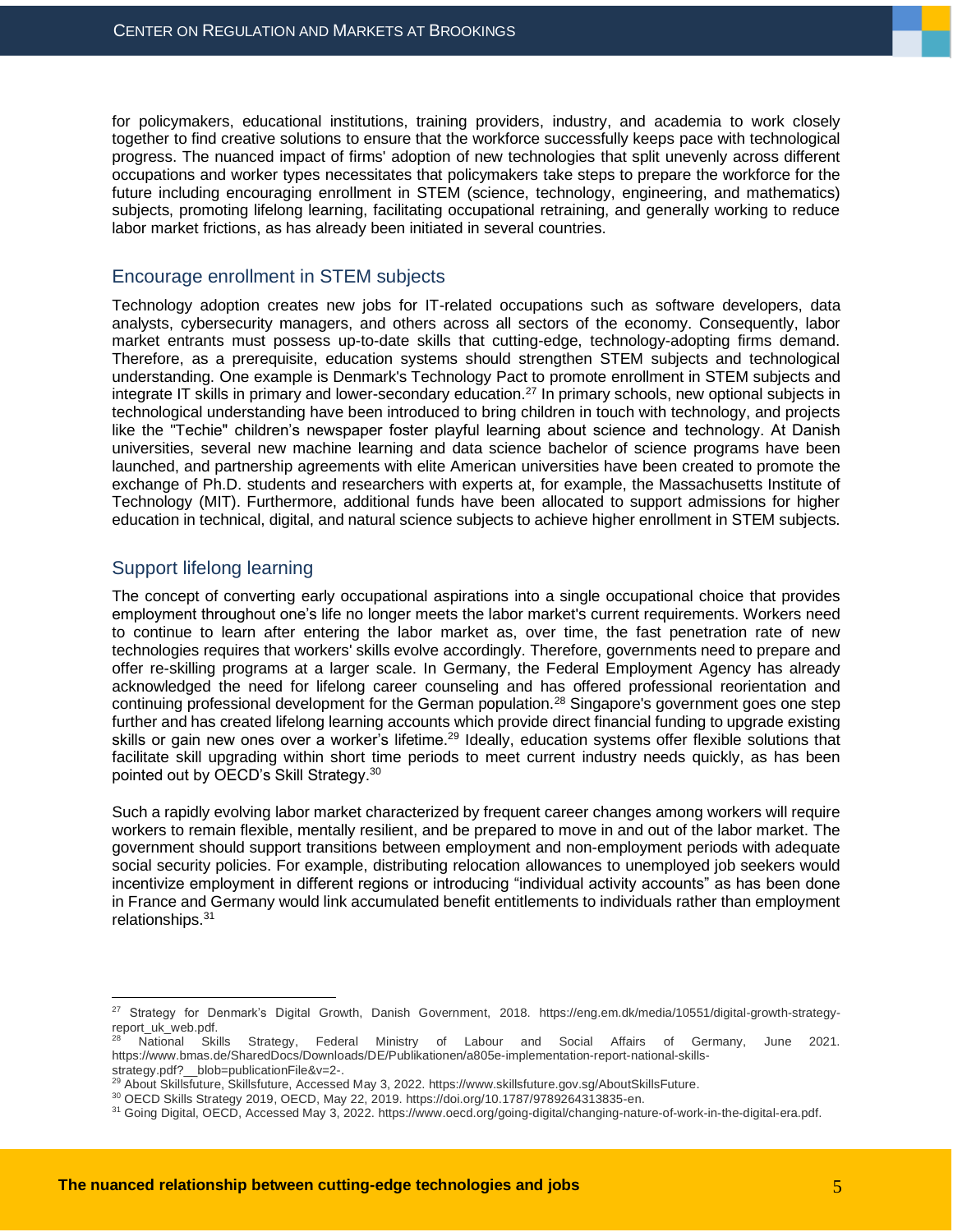#### Government-funded retraining programs

Closely related to lifelong learning are retraining programs that offer a solution for motivated employees and job seekers who do not have the knowledge or the proper education to perform jobs that gain importance with the adoption of new technologies. Government-funded retraining programs may support career changes to remain employable. One example is the large retraining scheme "NL leert door – The Netherlands keeps on learning" founded by the Dutch government.<sup>32</sup> Anyone with ties to the Dutch labor market and over eighteen years old can participate for free in retraining programs or online training programs ranging from a week to several months. A particular emphasis lies in acquiring digital skills such as programming, software development, cybersecurity, and the design and development of blockchain applications. Another example is Germany's active labor market policy that includes a long-term retraining program for unemployed job seekers.<sup>33</sup> The German government provides extensive two- to three-year vocational training to eligible, low-qualified unemployed individuals in order to enhance their job-finding probabilities. By increasing public spending on labor force retraining, policymakers can help smooth occupation switching in the workforce.

#### Targeting displaced workers

The adoption of digital technologies does not happen evenly across industries and occupations. Some countries acknowledge the burden for particular types of workers who are most at risk of being laid off as automation advances. For example, the Australian government introduced the "Automotive Industry Structural Adjustment Programme" to support blue collar workers who have been affected by plant closures of Australia's car manufacturing industry.<sup>34</sup> The government supports affected job seekers in the job application process by offering job interview training, job retraining opportunities, and by checking application documents. This tailor-made support acknowledges the existing skill set of workers in the manufacturing industry and tries to smooth the transition to other jobs with a comparable degree of complexity in industries less prone to automation. The Australian government thereby provides specific assistance to workers directly affected by introducing automation technologies to ease worker transitions.

#### Reducing labor market search frictions

One obvious yet often overlooked implication of rising AI applications across all industries is integrating cutting-edge technologies and services into labor market platforms. Individuals should quickly obtain information regarding the latest high-quality skill updates and providers of such services. Furthermore, employment agencies should work efficiently, for example, by providing and autonomously updating digital platforms and posting online job positions for employment seekers. For example, the [Flemish public](https://www.vdab.be/nieuws/pers/vdab-trekt-digitale-kaart-om-mensen-aan-een-job-te-helpen)  [employment service VDAB](https://www.vdab.be/nieuws/pers/vdab-trekt-digitale-kaart-om-mensen-aan-een-job-te-helpen) has launched a digital platform that offers job seekers an orientation test that automatically provides personalized job suggestions and training programs using AI and ML.<sup>35</sup> This is one example of how applying the latest technological innovations might reduce search frictions in labor markets.

## **Conclusions**

The relationship between new technologies and jobs is complex, as rapidly spreading, cutting-edge technologies such as AI and AR lead to uneven impacts across workers. Recent research suggests that career changes, switching occupations, and moving across multiple employers and even across industries will increasingly become important for workers to remain employed. Policymakers should invest in measuring how these new technologies are adopted and used in firms to facilitate future research on the

<sup>32</sup> Support scheme NL leert door (NL keeps on learning), Netherlands Enterprise Agency, RVO, Accessed May 3, 2022. https://business.gov.nl/subsidy/temporary-support-scheme-nl-leert-door-nl-keeps-learning/.

<sup>33</sup> Grunau, P., Lange, J., 2020, Retraining for the unemployed and the quality of the job match, *Applied Economics* 52(47): 5098-5114. https://doi.org/10.1080/00036846.2020.1753879. <sup>34</sup> Helping redundant automotive workers find new employment, Australian Government, February 25, 2022.

https://business.gov.au/grants-and-programs/automotive-industry-structural-adjustment-programme.

<sup>&</sup>lt;sup>35</sup> VDAB trekt digitale kaart om mensen aan een job te helpen, Public employment service of Flanders, VDAB, October 5, 2018. https://www.vdab.be/nieuws/pers/vdab-trekt-digitale-kaart-om-mensen-aan-een-job-te-helpen.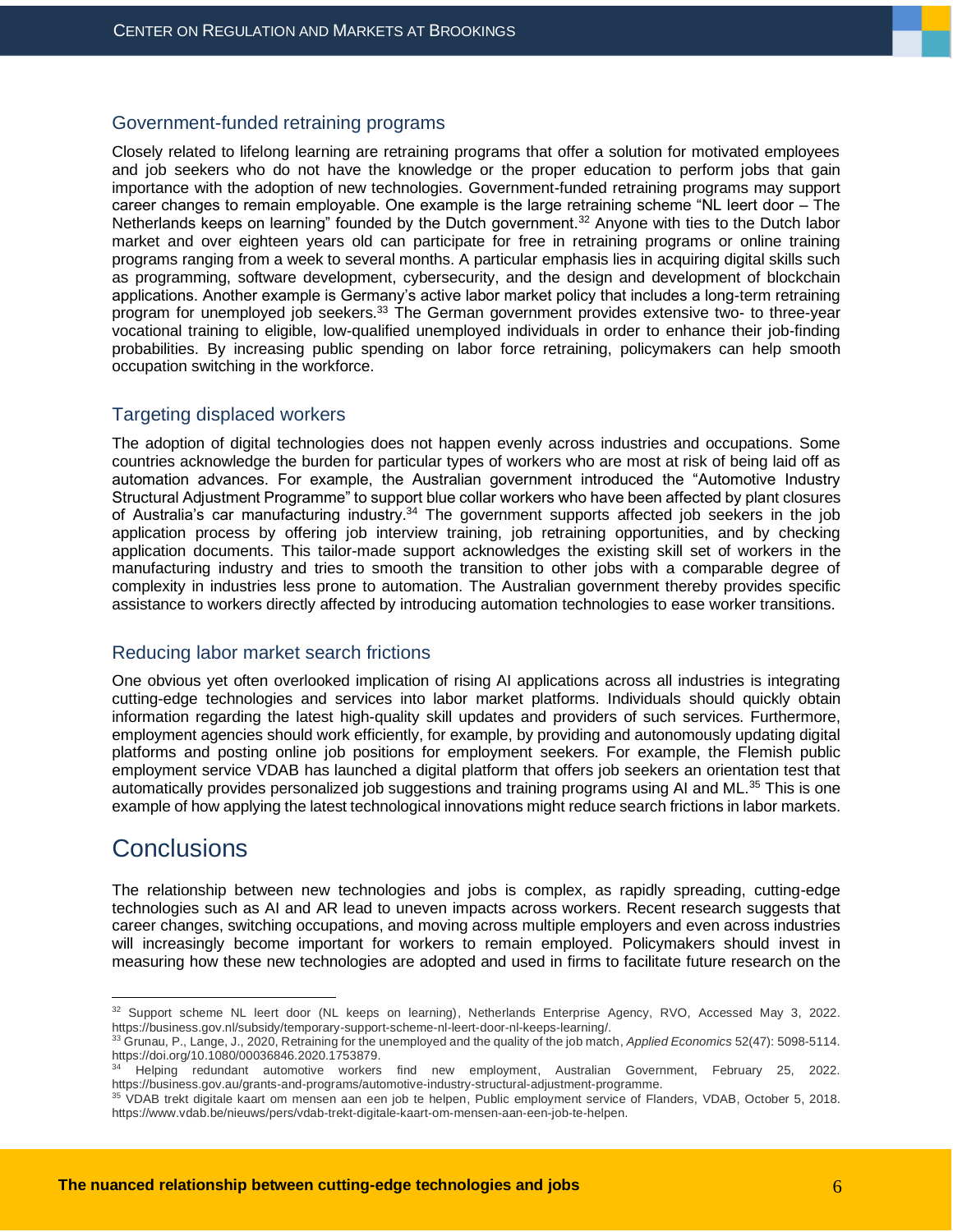drivers of nuanced adjustments across different workers.<sup>36</sup> It is equally important for policymakers to invest in labor market policies that help individuals prepare for the changing demands of work environments of the future.

<sup>36</sup> Seamans, R. "Robot census: Gathering data to improve policymaking on new technologies." The Brookings Institution, February 2, 2022. https://www.brookings.edu/research/robot-census-gathering-data-to-improve-policymaking-on-new-technologies/.